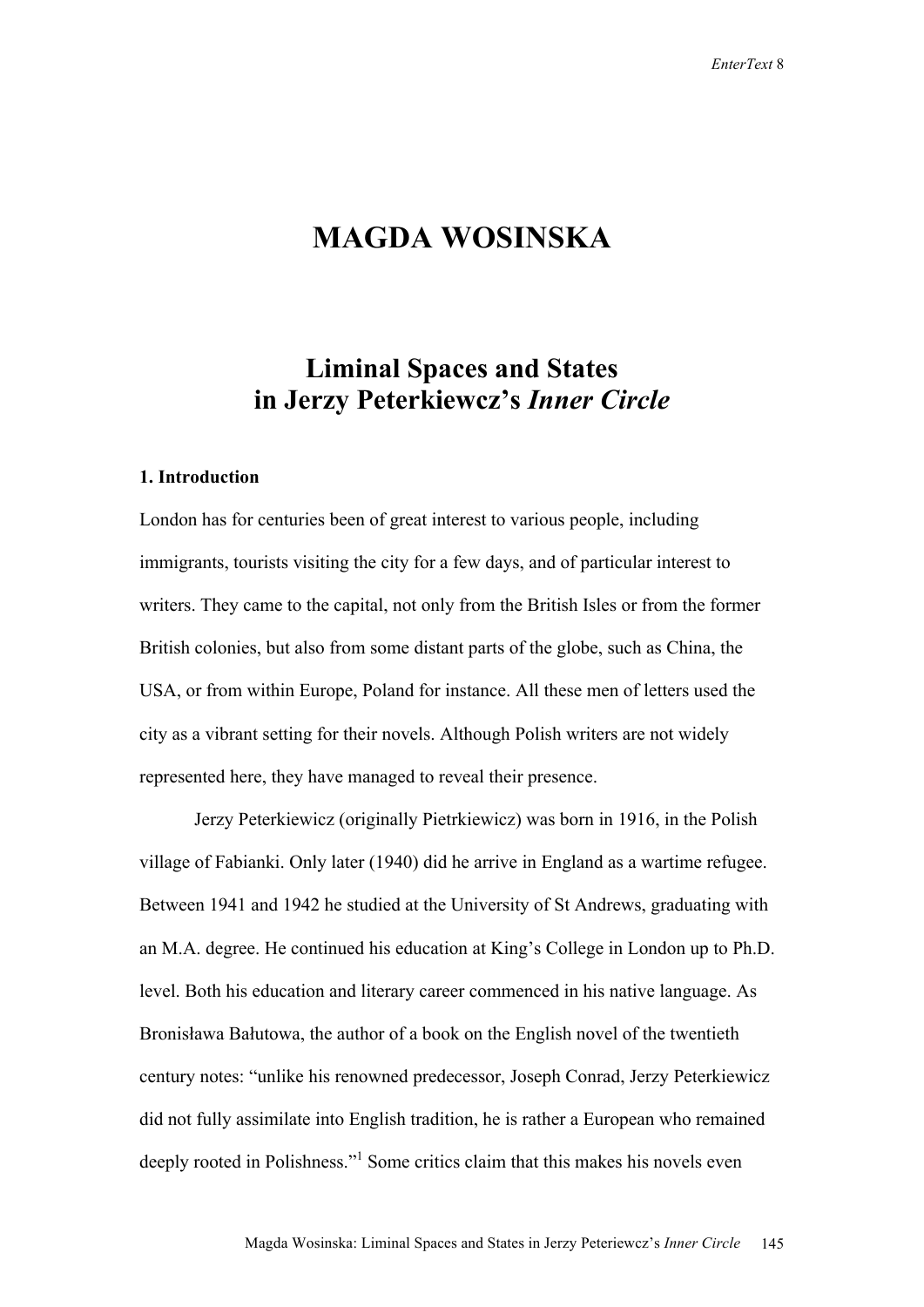more absorbing and original. When we take a closer look at Peterkiewicz's works, we may notice that their characteristic feature consists in transgressing the boundaries between genres. *Isolation* (1959) made his name as a novelist. Patricia Merivale describes it as "probably his best book."2 *Inner Circle* was published a few years later, i.e. in 1966. In December it was announced by *The Guardian* as the book of the month and later, one of the books of the year for 1966. *Isolation* is a novel written in five acts and for this reason it is closer to a theatrical play in its form. *Inner Circle,* on the other hand, is far closer to poetry. Following Bielatowicz, a literary critic and a poet, we can say about Peterkiewicz that: "in his English prose he remained the Polish poet. He enriched English prose with Polish poetics."<sup>3</sup> Inner Circle is densely metaphorical. The poetic form of the novel is reminiscent of the Polish writer, Brunon Schulz, a man immensely gifted, both artistically and literally. In his *Sklepy Cynamonowe* (*Cinnamon Shops),* similarly to *Inner Circle,* the setting, of a small Galician town before the First World War, is of secondary importance. Thanks to the ability of wreathing the simplest things with the web of metaphor, Schulz makes the father's employees, the servant Adela and the father, himself, rather mythological figures who, inhabiting simultaneously two worlds, easily crossing the liminal boundaries between what is tangibly human, and what is unreal. Even when a particular district of the town undergoes the narrator's detailed scrutiny in *Sklepy Cynamonowe*, the emphasis is undoubtedly given to the illusionary character of the place, whose atmosphere bears resemblance to Peterkiewicz's London. In his novel, Peterkiewicz presents an untypical image of the city, a bit blurred and not that easy to follow. This vision of London (and in a broader sense – of the world) was greatly influenced by the author's war-time experiences. Following T. S. Eliot, London can be easily called "the unreal city."<sup>4</sup> Only one (and this article focuses on this part), out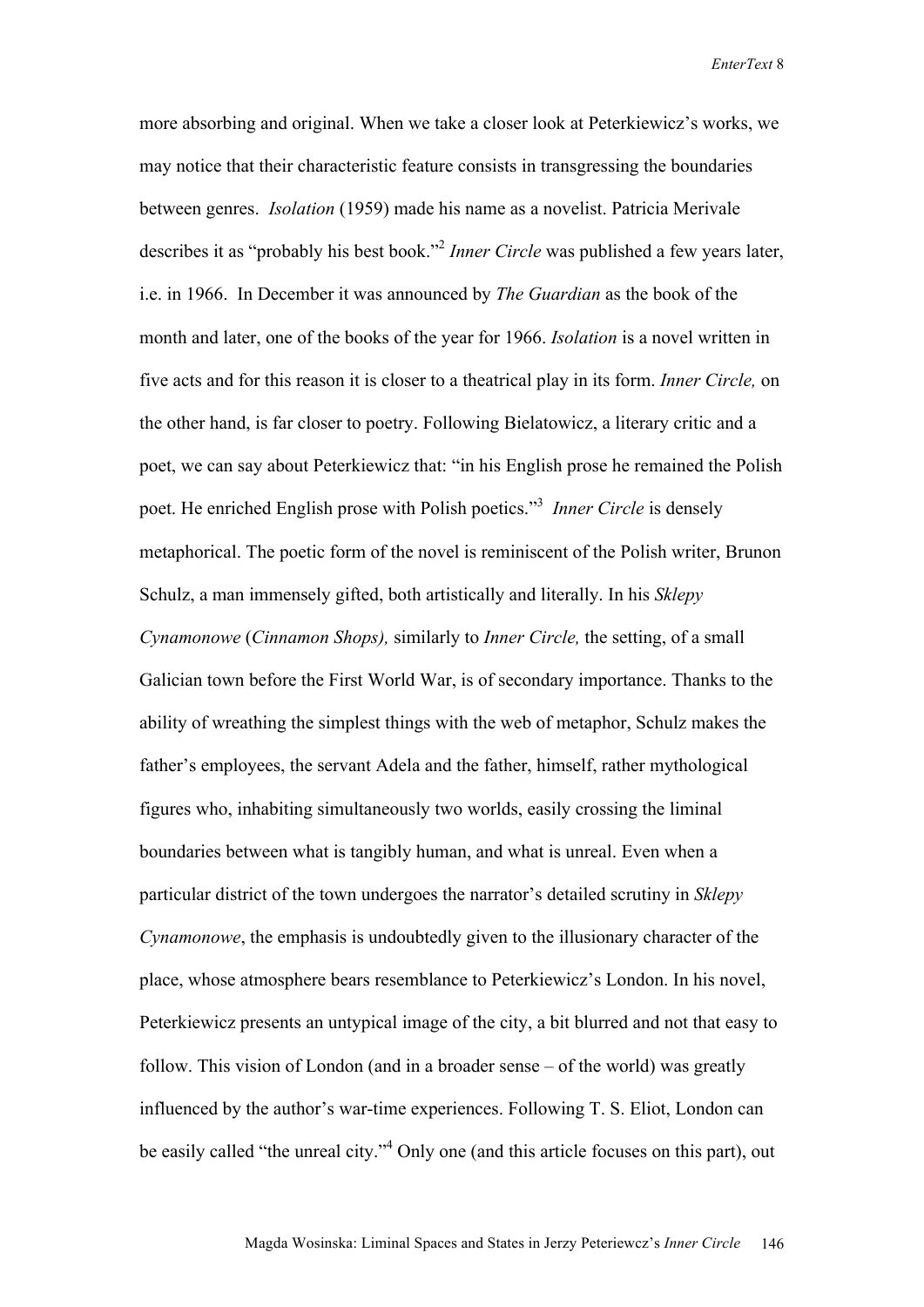of the three parts that comprise the novel, directly mentions London, perceived as: "such a big and important town."<sup>5</sup> From this perspective, the reader gains substantial insights into the city's topography. We are, for instance, taken for a walk to Kensington Gardens, allowed to admire the Albert Memorial, and invited to take a ride on the (inner) Circle line. However, without a shadow of a doubt, it was not the main intention of the author to act as a tour guide for the reader. What is equally thought-provoking is the fact that a mentally-disabled child, nine-year-old Patrick, has been made the main character of the novel. There are probably various reasons underlying this choice of child protagonist: firstly, children perceive reality differently to adults. Not only is a child's innocence responsible for such observations, but in the case of Patrick, it is also his illness that "dooms" him to be oversensitive and able to notice behaviours and experience feelings which are normally beyond human access, as well as to exist balancing on the verge of two worlds – the real one, and this imaginary one. The fact that he is: "neither here, nor there," uneasily nowhere at home, nowhere at the right place, always at the threshold, as Valerie Henitiuk puts it, "denied access to the social and familial positions that should rightfully be his,"7 makes him a protagonist who is the embodiment of liminality.

In Peterkiewicz's novel, this in-between motif seems also to refer to Romanticism, and the place of the child in Polish Romantic literature. Children were perceived as exceptional figures, capable of comprehending matters far beyond "normal" adult scope. Their ability resulted from the fact that they were not corrupted by knowledge, science and rationalism. On the other hand, however, in their solitude and isolation they stood in direct opposition to "ordinary" children, being "forced" to occupy liminal positions in their families and peer groups, let alone in respect to society at large. That is exactly how we can portray Patrick whose identity shows the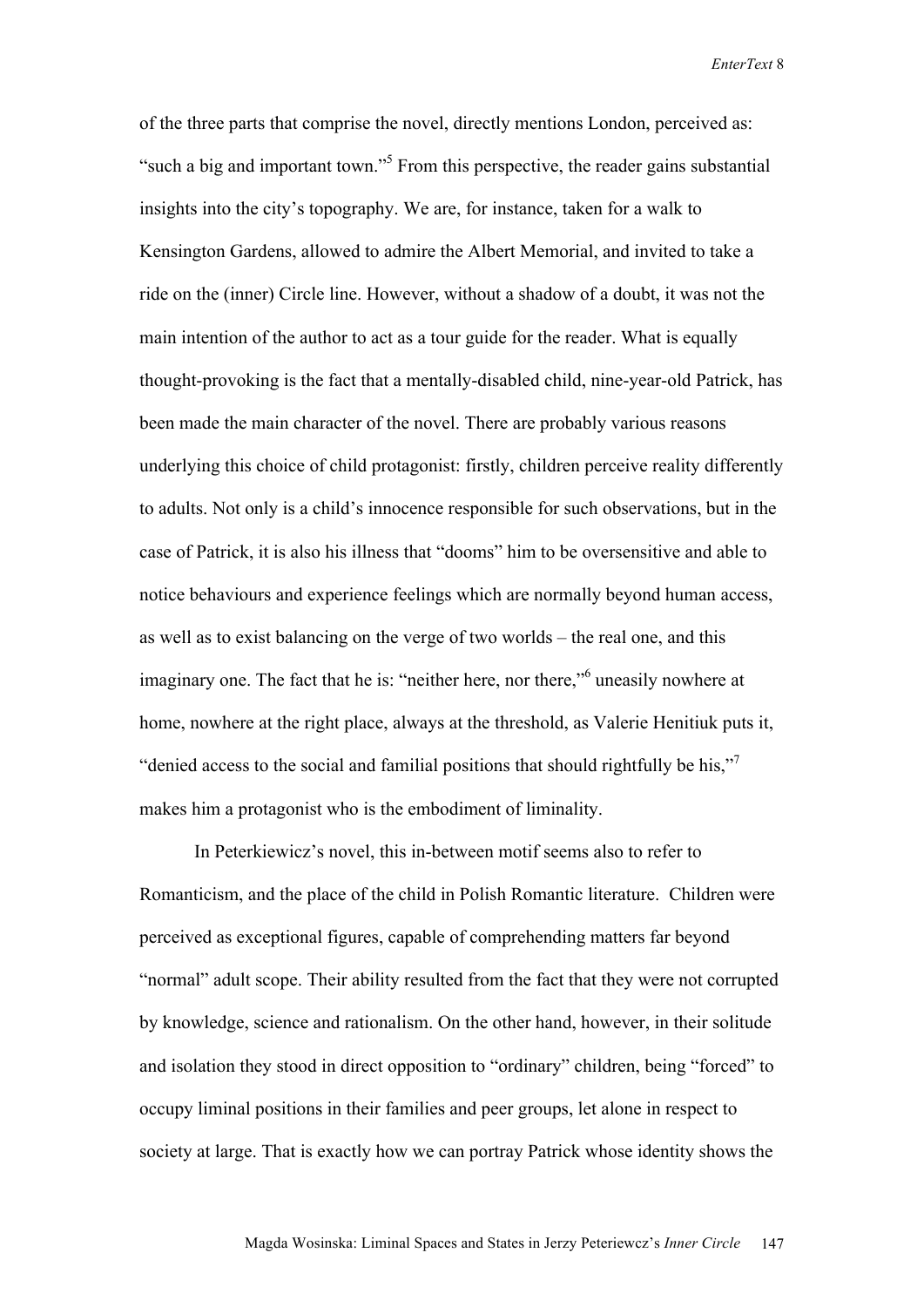features of "double consciousness,"<sup>8</sup> the term coined by the early twentieth-century theorist W. E. B. Du Bois. Philip Sutton realizes that this concept is of indisputable significance for liminal studies.

Whether torn between two systems or sedately straddling them, liminal zones are seen from this perspective as sites whose inhabitants are prey to the impossible desire of resolving their dualities. At the same time, however, 'their awareness of that duality is what actually lead them […] to interrogate normative conceptions of reality and the established social order from their empowered position of outsiders.<sup>9</sup>

This paper examines two aspects of liminality in the novel. First, it draws the reader's attention to the main character, Patrick, who is portrayed as existing "neither here nor there." Second, it focuses on the way that the London tube itself is presented as a liminal zone.

### **2. Patrick's Liminal States**

In Jerzy Peterkiewicz's *Inner Circle*, Patrick exists as "betwixt-and-between" entity, and his liminality can be explored on several levels and with reference to all the people who are allegedly taking care of him. The boy's "family" (I have decided to mark it this way since in this particular case, it is hard to talk about the institution of the family as understood in the conventional sense) and its situation is frequently described in Oedipal terms and the fact of his being an adoptee makes him, therefore, a liminal figure. To be precise, the character in Peterkiewicz's novel has not been adopted by anyone and it is through his experiences that he learns "to exploit a strikingly liminal sort of survival"<sup>12</sup>. He is depicted as functioning on the edge of his tangled family relationships. He is, as may often be observed in the case of adopted children, willingly shuttled from one house to the other, none of which he can, in fact, call his home. Even while visiting his father's apartment he is expected to function in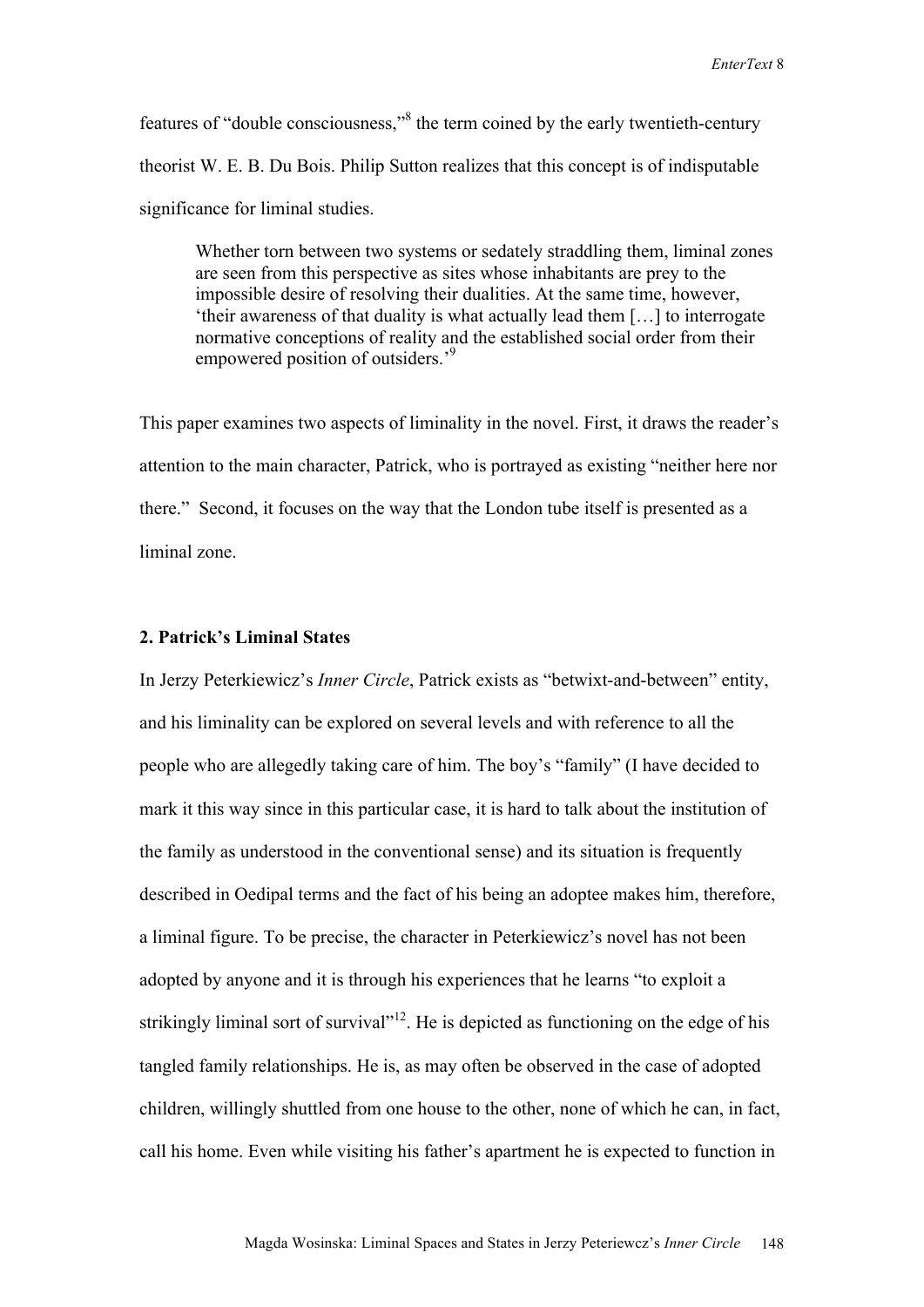such a way as if he is not there at all; not to bother his father or disturb his daily activities. While reading the novel, one notices that Patrick is offered shelter in various places, usually at the houses of numerous 'aunts': "Whoever put him to bed and got him out of it for breakfast performed an aunt's functions."<sup>13</sup>

Responsibility for Patrick's upbringing was also continually and shamelessly changing, and, as a result, he did not receive the tender care he undoubtedly and rightfully deserved. He was taken away by three adult and reputedly mature figures, namely, his two "mummies rocking a little cradle of guilt"<sup>14</sup> and the father "who disliked being woken up before half past one in the afternoon."<sup>15</sup> However: "His two mothers were far too busy to look after him in an ordinary way."16 They only catered for his very basic, physical needs. Unfortunately, none of them took trouble to move beyond the borderline of his pure physicality to take care of his emotional needs. Vera, his Bulgarian, biological mother, reduced her contacts with the son only to occasional greeting cards and late birthday presents. In effect, he is left motherless. Patrick belongs, as Turner defines it in *Liminality and Communitas*, "neither here nor there"17 both metaphorically and literally, as confirmed by his constant existence at the thresholds of his carers' houses. Neither does he hide his dysfunctional family, revealing this fact in the opening sentence of the Underground, Part 1:

I have two mothers, then people laughed which Patrick liked very much… My first mother is always singing, and my second mother is very kind, and she takes me for walks to Kensington Gardens. And people laughed less, and didn't ask him about his father. Which was a pity. Because Patrick could have told them what a good sleeper his father was, by day and by night, and on the Underground too. $18$ 

It is clear that while the narrator makes an attempt to persuade the readers that Patrick is satisfied with the way his "parents" perform their duties towards him, his inability to judge things properly due to the fact that he is a person inhabiting, to a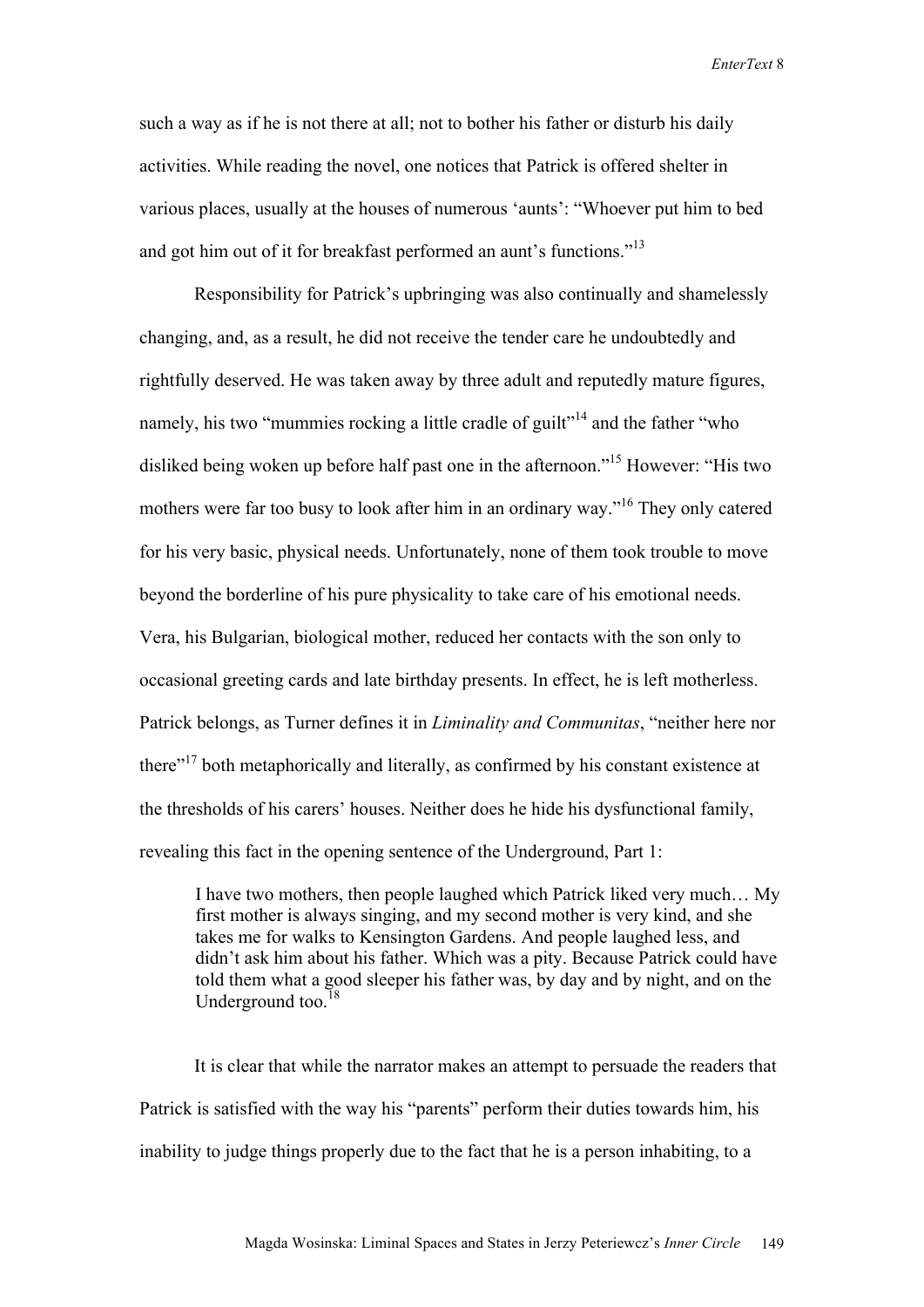certain degree, two parallel universes – of reality and his illness – means that we should take this description as ironic. Delving into the matter, one notices that such provokingly open demeanour, oddity and departure from the conventional, socially sanctioned norms dooms him to be forced into exile at the threshold of community. His parents showed no ability to provide "their son" with any kind of secure place in the world and so deprived him, or at least, reduced significantly his chances, of later "ordinarily" functioning in society, of the future possibility of setting up his own family, for instance. In this way, his liminal position prevents him from being incorporated into society and seemingly reduces him to the disempowered condition of a child in society. Patrick, realizing his liminal position and, at least partly, that he is an outsider and subject of people's mockery, adopts the age-old rebellious behaviour of the naughty schoolboy and resorts to lies:

'Your new job all right?' … 'Ah – the job! I've been asked to take up a post in Coimbra. Teaching English, you know.' 'Splendid, Patrick – marvellous!' The drunk chum sounded enthusiastic. Patrick loved it when people were enthusiastic while talking to him. Then he heard: 'How's your Portuguese? Excellent, no doubt.' … 'As a matter of fact … I'm taking G. C. E. exams in June. Seven subjects at the Ordinary Level, three at the Advanced.'19

Unfortunately the truth is the reverse, he neither sat any exams, nor obtained any document to certify he could read or write. "His education had been entirely private and consisted of hours and hours spent in the consulting rooms of psycho-analysts."20

## **3. The London Tube as a Liminal Zone**

The tube, London's underground transport system, can be easily classified as a liminal space; bearing resemblance in its "betwixt-and-between" character to hotels, crossroads or airports. 10 This is, to a certain extent, the place which commuters pass through in crowds, but do not live in. "Betweeness" defines this space. Therefore, the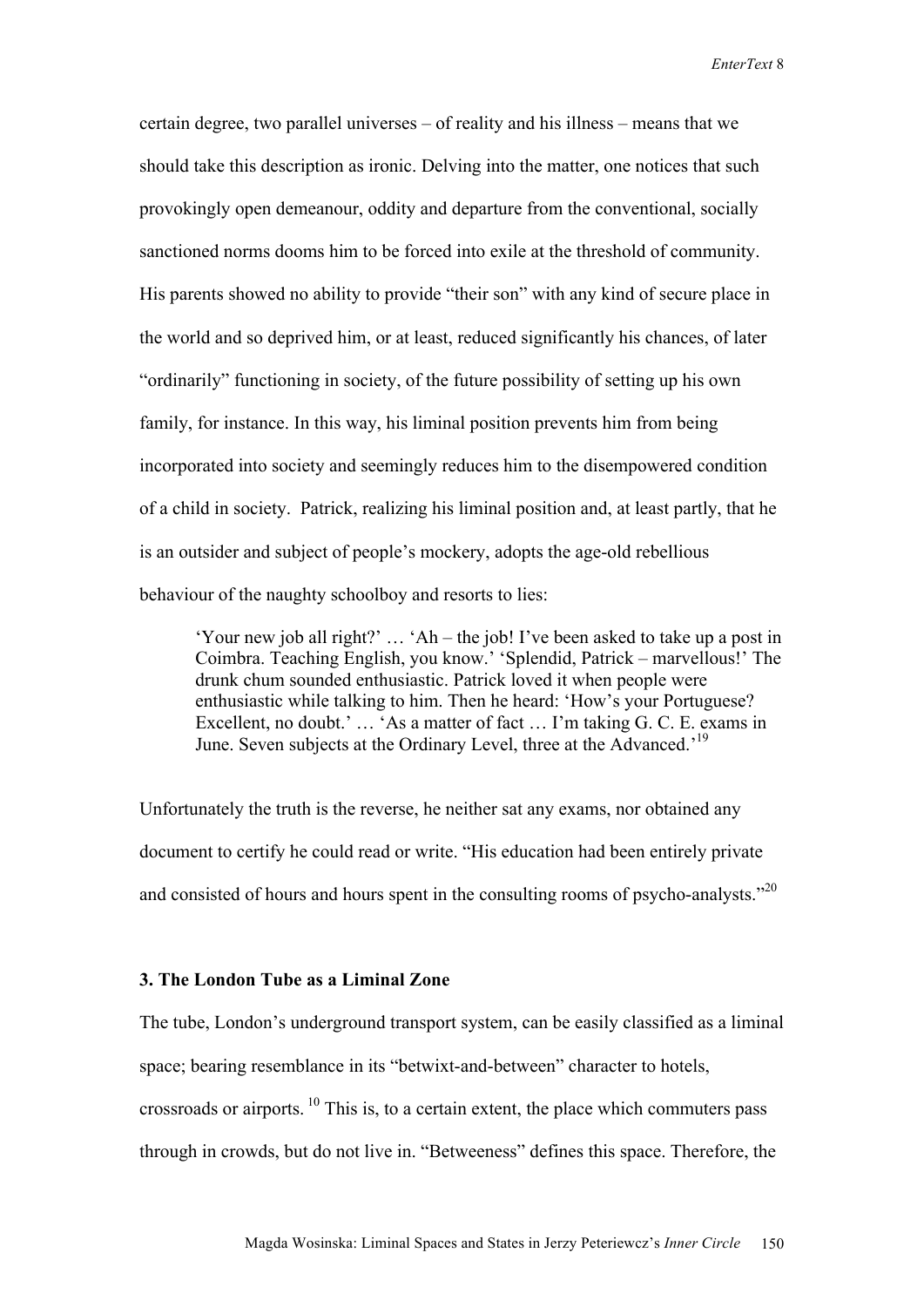London tube presented in *Inner Circle* can be explored as a liminal site of transition and transgression. It is to be noticed that it functions as a microcosm of the city itself, and the city, in turn, can be regarded as a microcosm of the universe. Numerous tensions, some of them turning into apprehensions, characteristic of London are reflected there. As far as the tube's liminal character goes, its mere physical attributes are also of magnitude here. Its peculiar open-closed space, restricted by such objects like doors or windows, not to mention the omnipresent London Transport announcement, "mind the gap", imposes the necessity of some kind of transition. To enter a house or a hall, as well as the tube, means literally to cross a physical boundary between outside and inside. However, metaphorically, it is to establish a boundary between separate psychological states or experiences, to surrender oneself to a new set of conditions.

The tube is a place of transition from one state of being to another which can be defined for Patrick as a zone between his world and reality. The phrase "his world" is mainly ascribed to the boy because of his mental disability. Lameness seems to be potentially associated with liminality, though in this particular case we do not mean physical disability whatsoever. Since the tube offers a wide range of opportunities for transgressive behaviour, it is also treated like a zone between childhood and adulthood; it is here that Patrick is finally able to begin to cross the boundary between being a child and becoming an adult-like figure. While taking rides on his favourite line, he matures to a certain degree. For the boy it is a "betwixt-and-between" phase. I argue that these trips (as well as his attendance at boarding school) are a kind of Western equivalent of initiation rites. It is in the tube that he enters into a secret friendship with Boris: "Although he knew Boris didn't mean Boris, they played a game."11 In Patrick's imagination Boris reveals himself to be either his friend, his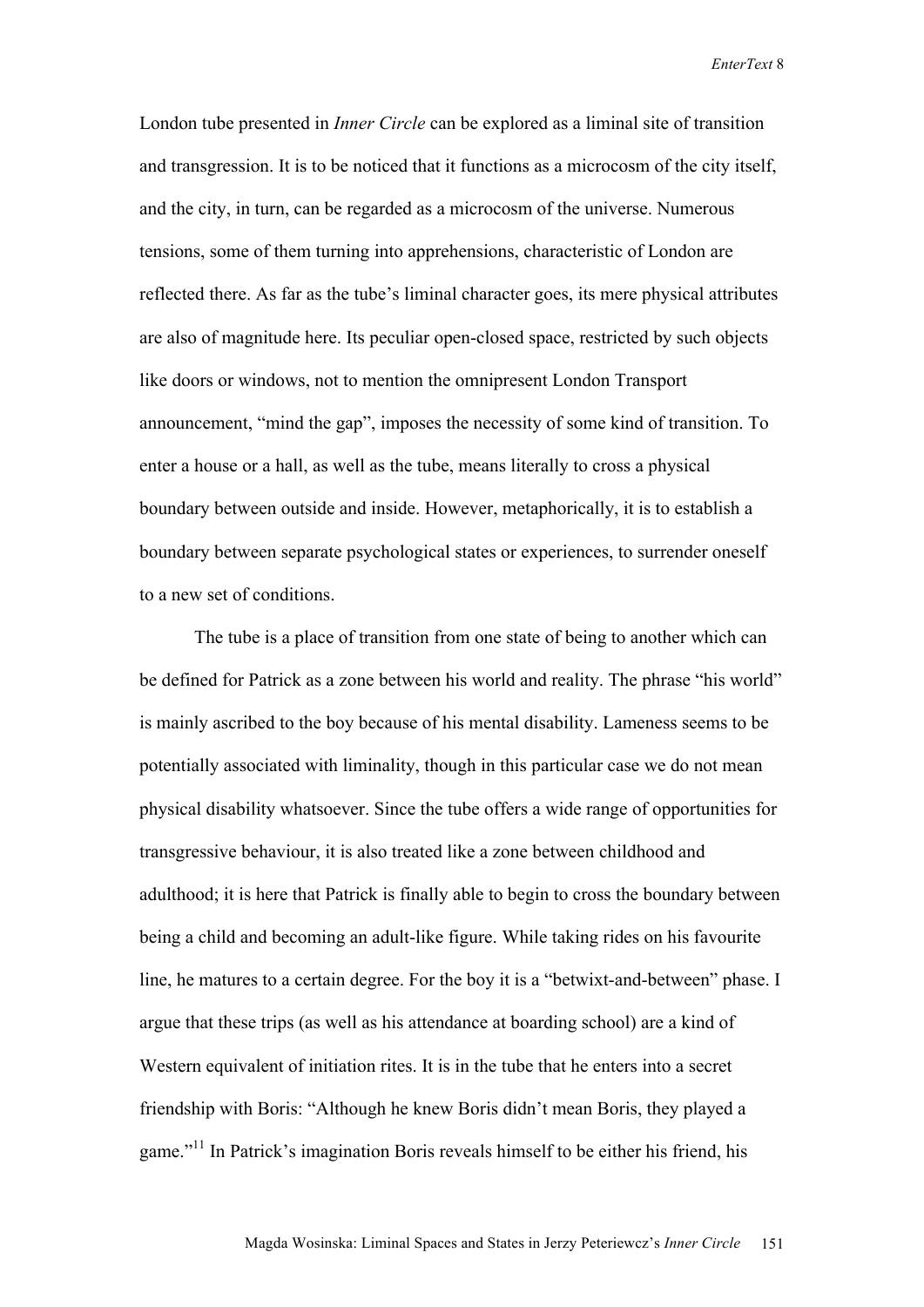little brother, his china cat, or even himself. Everything hinges upon the boy's condition and the frequency of his bouts of mental illness.

He is able to become utterly responsible for himself. During these solitary rides, deprived of the so-called protection of his closest family, it turns out, for instance, that he has mastered the names of particular tube stations and knows exactly what his destination is, despite his difficulties with reading. In the tube, he no longer functions as a son, a schoolboy, a mentally disabled child, instead, he becomes an individual unknown to the other commuters. His journeys enable him to cross the boundary between being visible and invisible. He is just one of many daily users of this particular means of public transport. He no longer feels excluded by his milieu. There, he discovers a world operating on rules he stands a good chance of comprehending. Finally, the reader can observe his "dying" and "rebirth."

### **4. Conclusion**

The main character of Jerzy Peterkiewicz's *Inner Circle* is "prone" from his early childhood to become a liminal individual, one retreating to the borderline. Throughout the novel, he proves himself to be unwilling, or rather unable to move off the threshold. It was partly his illness that foredoomed him to be a refugee looking for emotional and physical shelter beyond the possibilities his milieu could have offered him. It must also be acknowledged that his parents are responsible for the boy's "betwixt-and-between" position. Instead of showing vital concern for their son's proper development, with regards to various spheres, they only catered for sustenance and shelter (in fact, many shelters). As a result, they denied him true access to the familial and social positions he deserved. They sentenced him to ultimate and irreversible liminal solitude. However, this state of affairs serves to illustrate the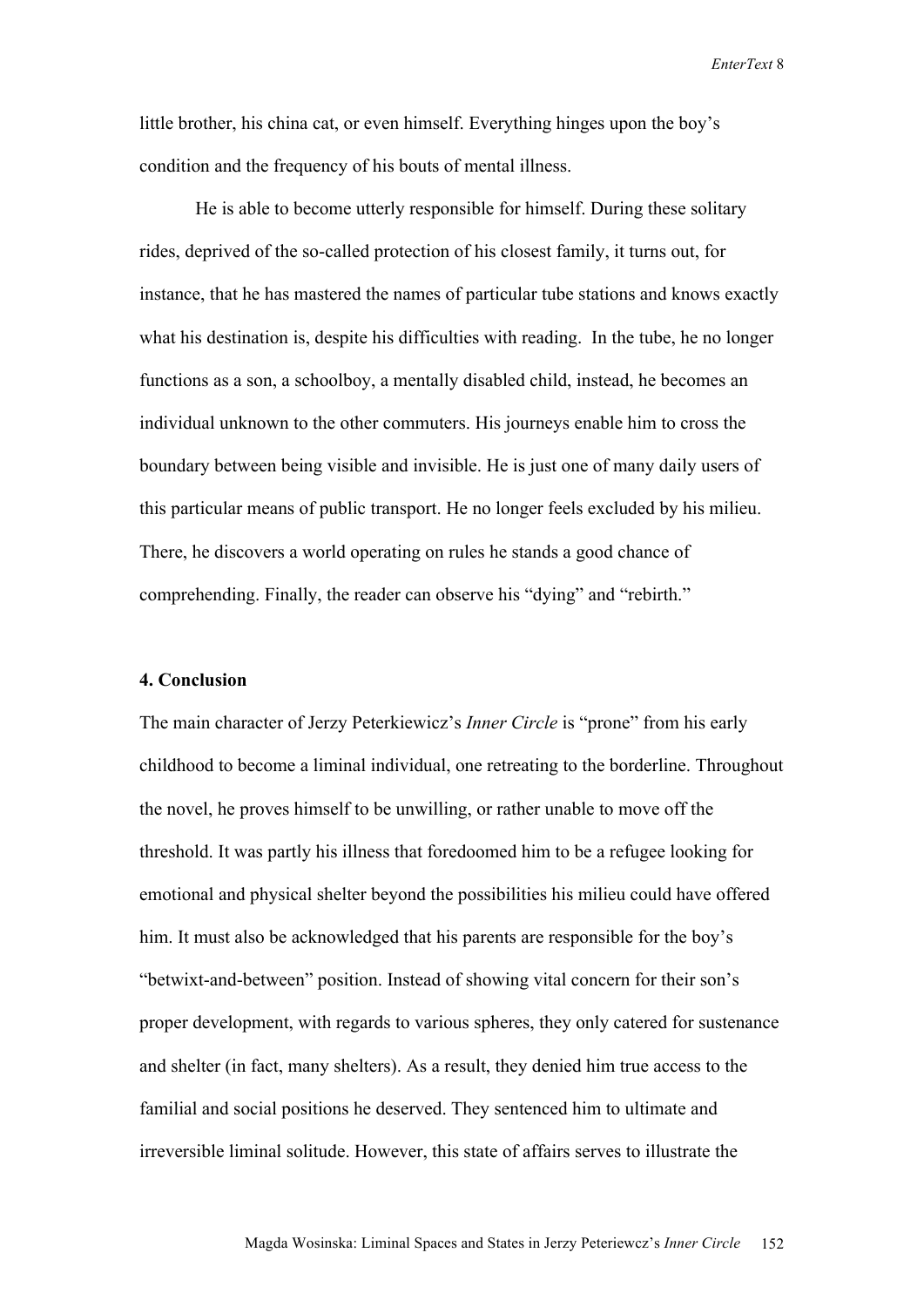redemptive qualities of the tube. Only during his rides, is Patrick able to become an irreproachable human, an individual whom nobody unfairly assesses or imposes limitations upon. His mental disability becomes invisible and he is able, whether consciously or not, to savour the moments spent in the tube. It is only there that he stands a good chance of encountering people (whether they are flesh and blood persons or just figments of his vivid imagination) of his own choice and predilection. Finally, it is through the tube that he transgresses the boundaries of his childhood and is able to become an adult.

#### **Notes**

- 1. Bronisława Bałutowa, *Powieść angielska XX wieku* (Warsaw: Wydawnictwo Naukowe PWN, 2004), 233.
- 2. P. Merivale, "Jerzy Peterkiewicz", in D. L. Kirkpatrick ed., *Contemporary Novelists* (London: St. James Press, New York: St. Martin Press, 1976), 1078.
- 3. Jerzy Starnawski ed., *Polish Literature from the European Perspective. Studies and Treaties* (Łódź, Łódzkie Towarzystwo Naukowe, 2006), 10.
- 4. T. S. Eliot, *The Waste Land and Other Poems* (New York: Harvest Books, Harcourt, Brace & World, Inc., 1934), 31.
- 5. Jerzy Peterkiewicz, *Inner Circle* (London: Hunt Barnard & Co. Ltd., 1968), 101.
- 6. Victor Turner, *Liminality and Communitas* (Chicago: Aldine Publishing, 1969), 95.
- 7. Valerie Henitiuk, *Embodied Boundaries: Images of Liminality in a Selection of Woman-Authored Courtship Narratives* (Madrid: The Gateway Press, 2007), 101.
- 8. Patricia Waugh ed., *Literary Theory and Criticism* (New York: Oxford University Press Inc., 2006), 346.
- 9. Philip C. Sutton ed., *Betwixt-and-Between:Essays in Liminal Geography* (Madrid, The Gateway Press, 2002), 5.